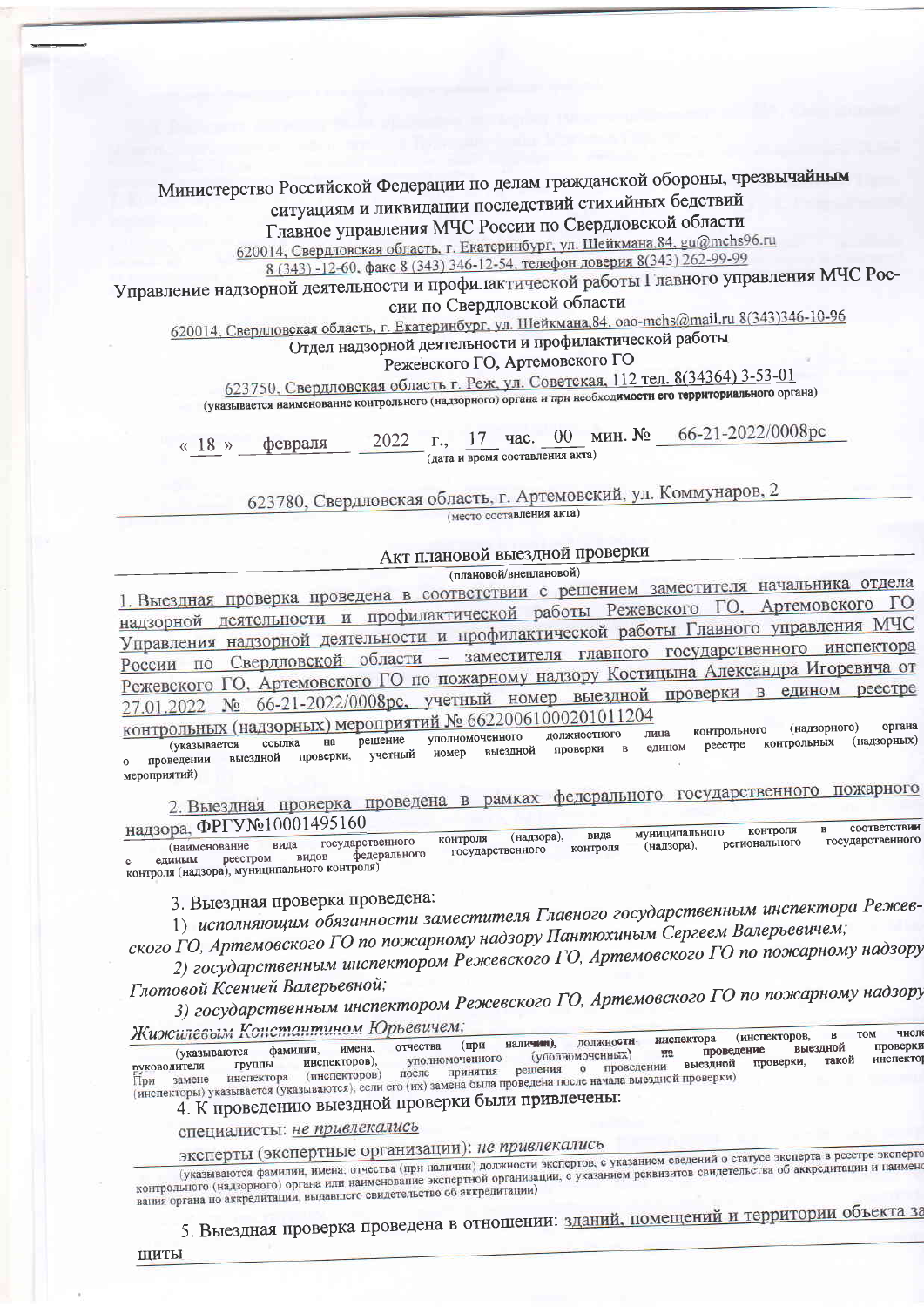(указывается объект контроля, в отношении которого проведена выездная проверка).

6. Выездная проверка была проведена по адресу (местоположению): 623794. Свердловская область, Артемовский район, посёлок Буланаш, улица Максима Горького, 31.

(указываются адреса (местоположение) места осуществления контролируемым лицом деятельности или места нахождения иных объектов контроля, в отношении которых была проведена выездная проверка)

7. Контролируемое лицо: Государственное автономное учреждение Свердловской области "Санаторий-профилакторий "Юбилейный", ИНН 6602010007, адрес организации: 623794, Свердловская область, Артемовский район, посёлок Буланаш, улица Максима Горького, 31.

гражданина (при наличии) или наименование организации. фамилия. имя, отчество (указываются их индивидуальные номера налогоплательщика, адрес организации (ее филиалов, представительств, обособленных структурных подразделений), ответственных за соответствие обязательным требованиям объекта контроля, в отношении которого проведена выездная проверка)

8. Выездная проверка проведена в следующие сроки:

| с « 07 » февраля 2022 г., 09 час. 00 мин. |  |  |  |
|-------------------------------------------|--|--|--|
| по «18» февраля 2022 г., 17 час. 00 мин.  |  |  |  |

время фактического  $\mathbf{H}$ фактического начала выездной проверки. также лата  $^{12}$ (указываются лата время окончания выездной проверки, при необходимости указывается часовой пояс)

## проведение выездной проверки не приостанавливалось

|      |  | $\mathbf{1}$ | -----       | 88 14 L     |
|------|--|--------------|-------------|-------------|
| ** 0 |  | .            | TIOO<br>uv. | <b>MITH</b> |

начала. также дата (указывается основание для приостановления проведения выездной проверки, дата и время и время окончания срока приостановления проведения выездной проверки)

## Срок непосредственного взаимодействия с контролируемым лицом составил:

## 2 рабочих дня / 4 часа 00 мин.

осуществлялось непосредственное (рабочие дни, минуты), пределах которого (указывается срок часы, взаимодействие с контролируемым лицом по инициативе контролируемого лица)

9. При проведении выездной проверки совершены следующие контрольные (надзорные) действия:

1) осмотр; 2) истребование документов; 3) получение письменных объяснений;

(указывается первое фактически совершенное контрольное (надзорное) действие: 1) осмотр; 2) досмотр; 3) опрос; 4) получение письменных объяснений; 5) истребование документов; 6) отбор проб (образцов); 7) инструментальное о

в следующие сроки:

2021 г., 09 час.  $00$  мин. февраля c  $\ll 07$  »

2021 г., 12 час. 00 мин. февраля  $\pi$ o « 07 »

по адресу: 623794, Свердловская область, Артемовский район, посёлок Буланаш, улица Максима Горького, 31. (осмотр)

(указываются даты и места фактически совершенных контрольных (надзорных) действий)

2021 г., 16 час. 00 мин. с « 14 » февраля

2021 г., 17 час. 00 мин. по «14» февраля

по адресу: 623794, Свердловская область, Артемовский район, посёлок Буланаш, улица Максима Горького, 31. (истребование документов, получение письменных объяснений)

(указываются даты и места фактически совершенных контрольных (надзорных) действий)

## по результатам, которых составлен: протокол осмотра, получены письменные объяснения

(указываются даты составления и реквизиты протоколов и иных документов (в частности, протокол осмотра, протокол досмотра, протокол опроса, письменные объяснения, протокол отбора проб (образцов), протокол инструментального обследования, протокол испытания, экспертное заключение), составленных по результатам проведения контрольных (надзорных) действий и прилагаемых к акту)

Осмотр проводился с использованием технических средств фотосъемки, а именно: фотосьемка

(указываются аналогичные сведения по второму и иным контрольным (надзорным) действиям)

10. При проведении выездной проверки были рассмотрены следующие документы и сведения: Приказ о назначении руководителя; технический паспорт здания; кадастровый паспорт; копии удостоверений ПТМ; приказ о назначении лица, ответственного за пожарную безопасность; инструкция о мерах пожарной безопасности; должностные инструкции руководителя и лица ответственного за пожарную безопасность; рабочий проект системы пожарной сигнализации, системы управления оповещением и эвакуацией; расчёт по определению категорий по взрывопо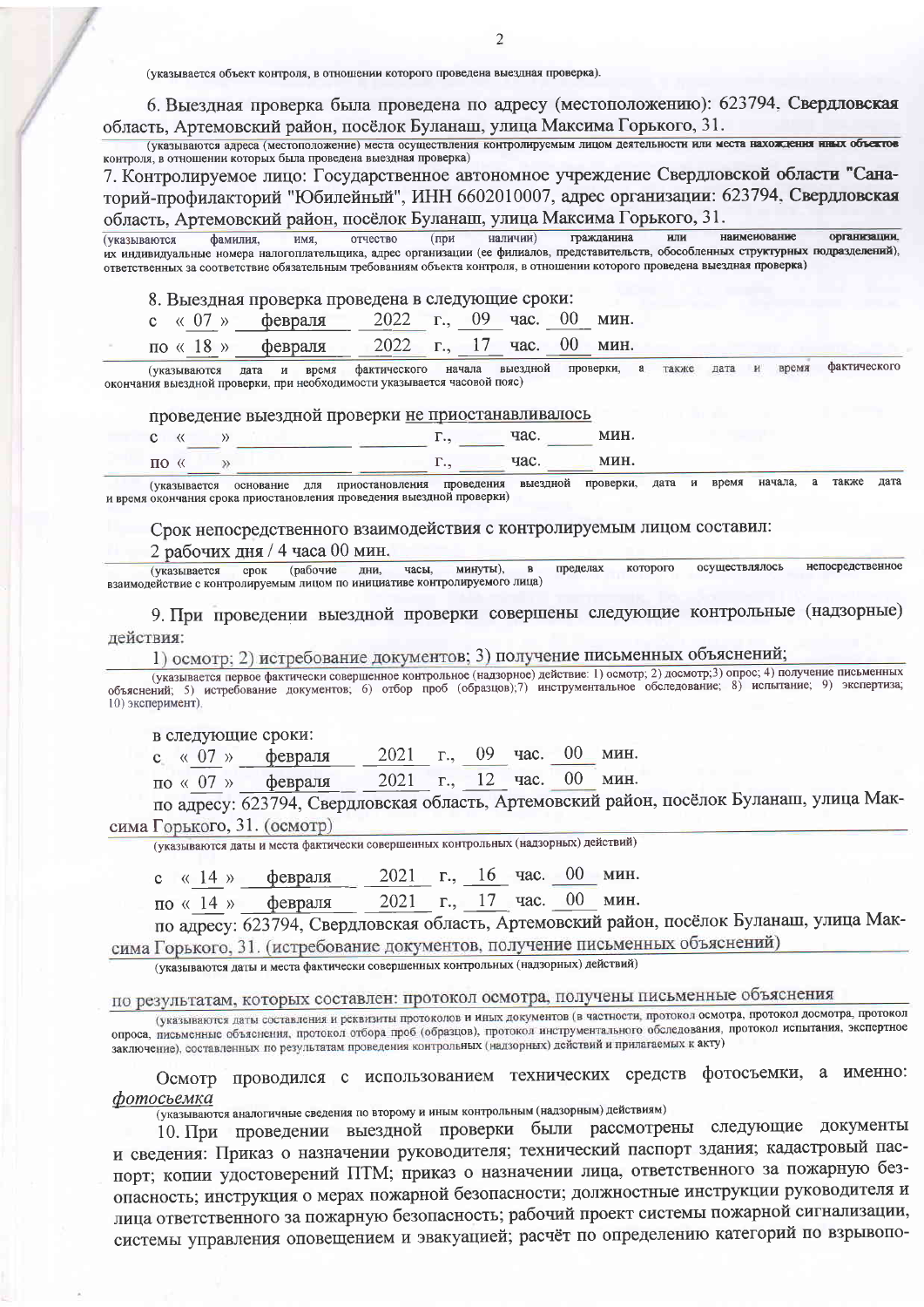жарной и пожарной опасности и классов зон по ПУЭ для складских и производственных помещений; договор об обеспечении круглосуточного мониторинга событий и круглосуточной связи объектовой станции с пультом МЧС; технический отчёт замеров сопротивления изоляции токоведущих частей силового и осветительного оборудования; акт огнезащитной обработки деревянных конструкций кровли; протокол эксплуатационных испытаний наружной пожарной лестницы: акт проведения работ по очистке вентиляции от горючих отложений; акт проверки пожарных кранов; договор на проведение работ по обслуживанию пожарной и тревожной сигнализации; акт ввода в эксплуатацию, акты проверки проведения работ по регламентному обслуживанию пожарной сигнализации и об обеспечении круглосуточного мониторинга событий и круглосуточной связи объектовой станции с пультом МЧС: числе: **TOM** 

B nachon (указываются рассмотренные при проведении выездной проверки<br>1) находившиеся в распоряжении контрольного (надзорного) органа;<br>3) полученные посредством межведомственного взаимодействия; 4) иные (указать источник). сведения. документы  $\overline{M}$ лицом: представленные контролируемым  $2\overline{)}$ 

11. По результатам выездной проверки установлено: выявлены нарушения обязательных требований или требований, установленных муниципальными правовыми актами (с указанием положений(нормативных) правовых актов):

1. Отсутствует проектная документация на средства обеспечения пожарной безопасности автоматическую установку пожарной сигнализации, ст. 46 Федерального закона от 27 декабря 2002 г. № 184-ФЗ «О техническом регулировании» п. 1; ст. 4 Федерального закона от 22 июля 2008 г. № 123-ФЗ «Технический регламент о требованиях пожарной безопасности»; п. 54, Правил Постановлением Федерации, утвержденных в Российской режима противопожарного Правительства Российской Федерации от 16.09.2020 № 1479 «О противопожарном режиме»; п.7 Нормы пожарной безопасности «Перечень зданий, сооружений, помещений и оборудования, подлежащих защите автоматическими установками пожаротушения и автоматической пожарной сигнализацией», НПБ 110-03 (Характер выявленного нарушения: не обеспечение безопасности людей. Лицо, допустившее нарушение: ГАУ СО "ПРОФИЛАКТОРИЙ "ЮБИЛЕЙНЫЙ");

2. Отсутствует аварийное освещение, часть 1 ст. 46 Федерального закона от 27 декабря 2002 г. № 184-ФЗ «О техническом регулировании» п. 1; ст. 4 Федерального закона от 22 июля 2008 г. № 123-ФЗ «Технический регламент о требованиях пожарной безопасности». п. 37 Правил Постановлением утвержденных Федерации, Российской режима  $\mathbf{B}$ противопожарного Правительства Российской Федерации от 16.09.2020 № 1479 «О противопожарном режиме», СНиП 23-05-95\* Естественное и искусственное освещение, п 4.27 Строительные нормы и правила СНиП II-4-79 «Естественное и искусственное освещение», п 1.6 Строительные нормы и правила СНиП II-А.9-71 «Искусственное освещение. Нормы проектирования», п. 1, § 5 глава 6 раздела "В" Строительные нормы и правила СНиП II-В.6 (Характер выявленного нарушения: не обеспечение "ПРОФИЛАКТОРИЙ нарушение:  $\Gamma A$  $CO$ допустившее людей. Лицо, безопасности "ЮБИЛЕЙНЫЙ");

3. Руководитель организации не обеспечил категорирование по взрывопожарной и пожарной опасности, а также определение класса зоны в соответствии с главами 5, 7 и 8 Федерального закона "Технический регламент о требованиях пожарной безопасности" помещений гаража(мастерской), п. 12 Правил противопожарного режима в Российской Федерации, утвержденных 16.09.2020  $N_2$ Федерации **OT** Российской Правительства Постановлением противопожарном режиме»; НПБ 105-2003 (Характер выявленного нарушения: не создано условие для успешного тушения пожара. Лицо, допустившее нарушение: ГАУ СО "ПРОФИЛАКТОРИЙ "ЮБИЛЕЙНЫЙ", лицо ответственное за пожарную безопасность в ГАУ СО "ПРОФИЛАКТОРИЙ "ЮБИЛЕЙНЫЙ");

4. Отсутствует ограждение кровли здания ст. 46 Федерального закона от 27 декабря 2002 г. № 184-ФЗ "О техническом регулировании", принят Государственной Думой 15 декабря 2002 года, одобрен Советом Федерации 18 декабря 2002 года; п. 7.16 СП 4.13130.2013 «Системы противопожарной защиты. Ограничение распространения пожара на объектах защиты. Требования к объемно-планировочным и конструктивным решениям». Утвержден и введен в действие Приказом МЧС России от 24 апреля 2013 г. № 288 (ч.3 ст.4 Федерального закона от 22 июля 2008 года № 123-ФЗ): (Характер выявленного нарушения: не обеспечение безопасности деятельности пожарных подразделений. Лицо, допустившее нарушение: ГАУ СО "ПРОФИЛАКТОРИЙ "ЮБИЛЕЙНЫЙ");

 $\overline{a}$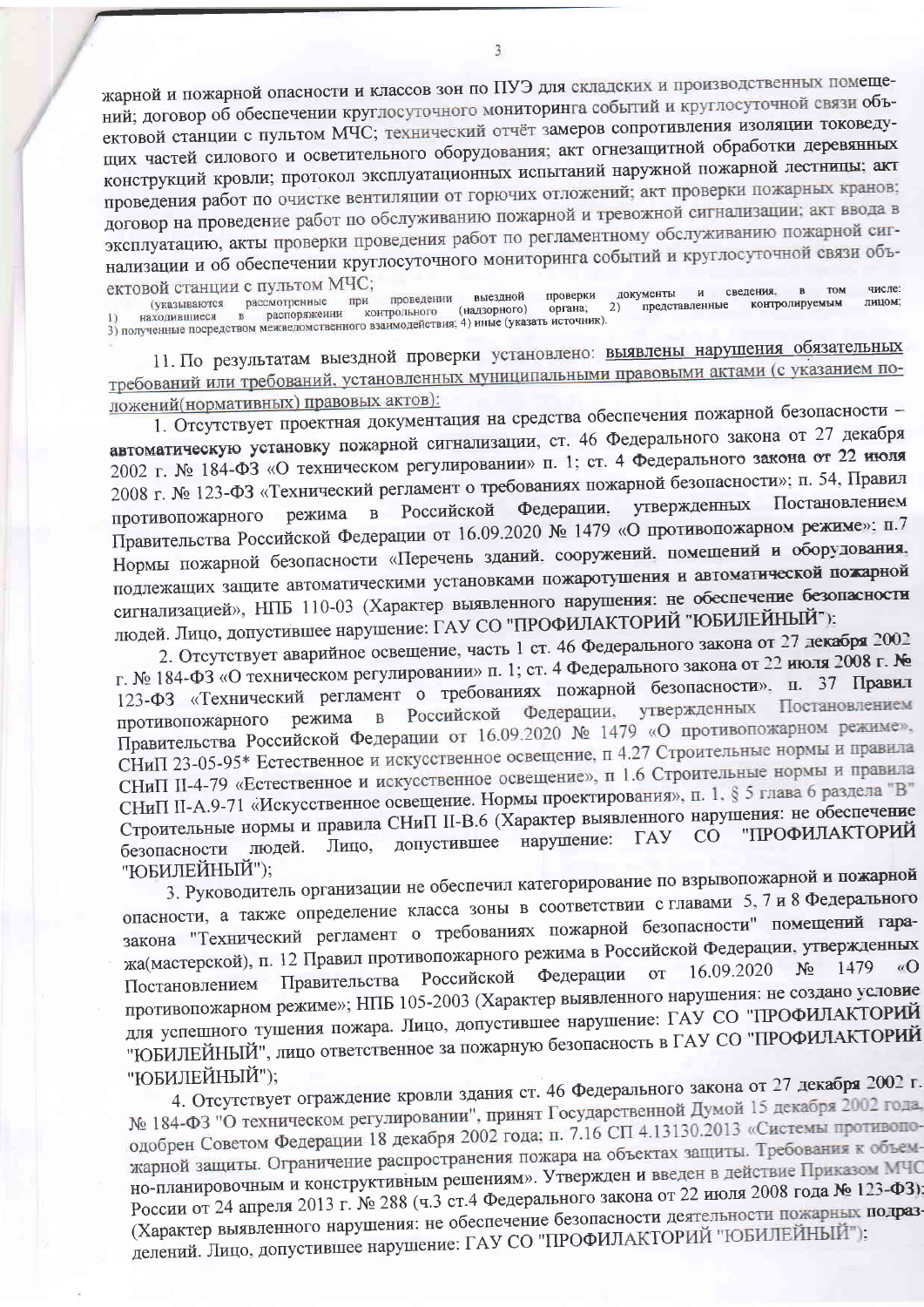5. Автоматическая установка пожарной сигнализации, находиться в неисправном состоянии, а именно: автоматическая установка пожарной сигнализации в помещении склада холодных продуктов и помещении гаража(мастерской) отключена, п. 54 Правил противопожарного режима в Российской Федерации, утвержденных Постановлением Правительства Российской Федерации от 16.09.2020 № 1479 «О противопожарном режиме»; (Характер выявленного нарушения: не обеспечение безопасности людей; Лицо допустившее нарушение: ГАУ СО "ПРОФИЛАКТОРИЙ "ЮБИЛЕЙНЫЙ"):

6. Помещения сауны, расположенной на 1-м этаже(помещение №107) не выделены противопожарными перегородками 1-го типа и перекрытиями 3-го типа - ст. 46 Федерального закона от 27 декабря 2002 г. № 184-ФЗ «О техническом регулировании» п. 1: ст. 88 Федерального закона от 22.07.2008 года №123-ФЗ "Технический регламент о требованиях пожарной безопасности"; п. 5.5.8 СП 4.13130.2013. Свод правил. Системы противопожарной защиты. Ограничение распространения пожара на объектах защиты. Требования к объемно-планировочным и конструктивным решениям; (Характер выявленного нарушения: не обеспечение безопасности людей. Лицо, допустившее нарушение: ГАУ СО "ПРОФИЛАКТОРИЙ "ЮБИЛЕЙНЫЙ").

указыв аются выводы по результатам проведения выездной проверки:

(реализации) требований. требований. соблюдении нарушений отсутствии обязательных  $\alpha$ 1) вывод  $06$ содержащихся в разрешительных документах, о соблюдении требований документов, исполнение которых является обязательным в соответствии с законодательством Российской Федерации, об исполнении ранее принятого решения контрольного (надзорного) органа, являющихся предметом выездной проверки;

требования. требований обязательного указанием  $(c)$ 2) вывод выявлении нарушений обязательных иренного преспользования, парушения с отлученных преоцентами с указанием ослужательного преоцентия, нормативного правового акта и его структурной единицы, которым установлено нарушенное обязательное требование, сведений, с указанием реквизитов разрешительных документов, о несоблюдении требований документов, исполнение которых является обязательным в соответствии с законодательством Российской Федерации, о неисполнении ранее принятого решения контрольного (надзорного) органа, являющихся предметом выездной проверки;

факте устранения нарушений, указанных в пункте 2, если нарушения устранены ОКОНЧАНИЯ  $\overline{a}$  $3)$  свеления о проведения контрольного надзорного (мероприятия).

12. К настоящему акту прилагаются:

1) протокол осмотра; 2) письменное объяснение;

опроса. протокол протокол осмотра, (указываются протоколы иные документы (протокол лосмотва  $\mathbf{M}$ обследования, протокол (образцов), протокол инструментального отбора проб объяснения протокол письменные действий (надзорных) **КОНТРОЛЬНЫХ** составленные результатам проведения заключение),  $\Pi\mathrm{O}$ испытания. экспертное также локументы случае их применения).  $\mathbf{a}$ проверочные листы  $(B)$ (даты их составления и реквизиты), заполненные и иные материалы, являющиеся доказательствами нарушения обязательных требований)

(указываются иные сведения, предусмотренные положением о виде контроля).

И.о. заместителя начальника ОНДиПР Режевского ГО, Артемовского ГО УНДиПР ГУ МЧС России по Свердловской области (И.о. заместителя Главного государственного инспектора Режевского ГО, Артемовского ГО по пожарному надзору) Пантюхин Сергей Валерьевич



Сертификат: 0FE771D27308CE0F42AE395D493B84D1B638 Владелец: Пантюхин Сергей Валерьевич Действителен с 06.08.2021 по 06.11.2022

(полпись)

Исполняющий обязанности заместителя Главного государственного инспектор Режевского ГО. Артемовского ГО по пожарному надзору Пантюхин Сергей Валерьевич 8-904-986-22-48 (фамилия, имя, отчество (при наличии) и должность инспектора, непосредственно подготовившего акт выездной

проверки, контактный телефон, электронный адрес (при наличии)

Отметка об ознакомлении или об отказе в ознакомлении контролируемых лиц или их представителей с актом выездной проверки (дата и время ознакомления): С актом выездной проверки ознакомлен-(а):

purelene aucre  $\rho$ meyole деренния, имя, отчество (при наличии), должность руководителя, иного должностного дица или уполномоченного представителя юри-

 $14$  час  $00$  мин. Mul2022 1. 12» grelo

(полинсь)

Отметка об отказе ознакомления с'актом выездной проверки:

(фамилия, имя, отчество (при наличии), должность должностного лица, зафиксировавшего отказ в ознакомлении контролируемых лиц или их

(подпись)